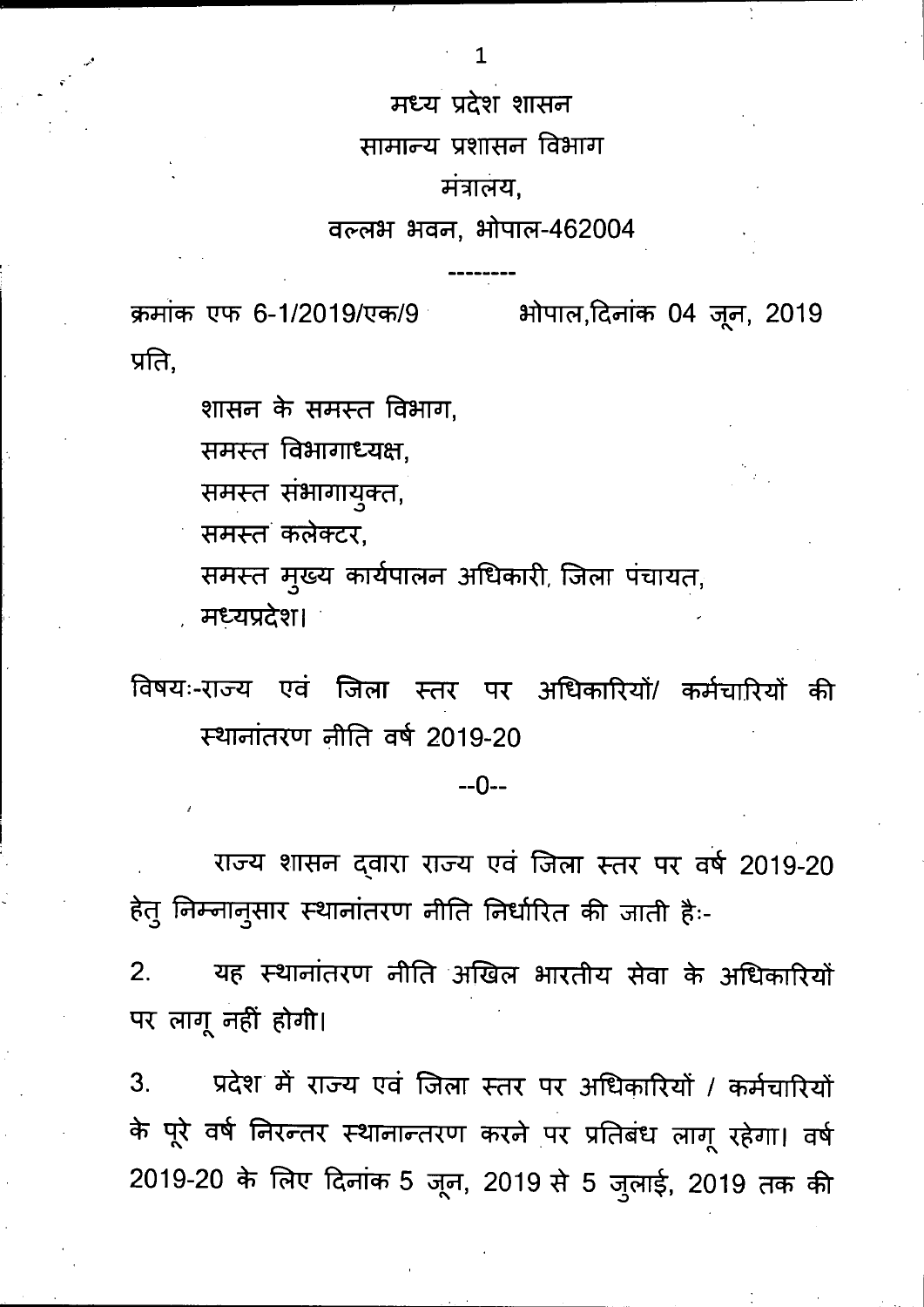,अवधि के लिए प्रतिबन्ध शिथिल किया जाता है। इस अवधि में प्रत्येक विभाग अपनी प्रशासनिक आवश्यकता को ध्यान में रखते हुए स्थानांतरण कर सकेंगे।

जो विभाग अपनी विशिष्ट आवश्यकताओं के संबंध में अपने  $\mathbf{4}$ . लिए पृथक स्थानांतरण नीति निर्धारित करना चाहेंगे, वे सामान्य प्रशासन विभाग की सहमति से ऐसा कर सकेंगे, परन्तु इस नीति के मुख्य प्रावधानों से अन्यथा नीति नहीं बनाई जायेगी।

इन निर्देशों के अधीन जिला स्तर एवं राज्य स्तर के तृतीय  $5<sub>1</sub>$ एवं चतुर्थ श्रेणी के सभी कर्मचारियों का जिले के अन्दर स्थानांतरण जिला कलेक्टर के माध्यम से प्रभारी मंत्री के अनुमोदन उपरांत विभागीय जिला अधिकारी के हस्ताक्षर से जारी किये जायेंगे।

राज्य स्तर पर अधिकारियों / कर्मचारियों के स्थानान्तरण 6. सामान्य विभागीय प्रक्रिया के अन्तर्गत ही किए जाने चाहिए। प्रथम एवं दवितीय श्रेणी अधिकारियों के स्थानान्तरण विभागीय प्रमुख सचिव / सचिव दवारा विभागाध्यक्ष के प्रस्ताव / प्रशासकीय आधार पर विभागीय मंत्री के अनुमोदन उपरांत प्रशासकीय विभाग के स्तर से तथा तृतीय श्रेणी के अधिकारियों / कर्मचारियों के अन्तर जिला स्थानान्तरण विभागाध्यक्ष के प्रस्ताव पर विभागीय मंत्री के अनुमोदन उपरांत विभागाध्यक्ष के स्तर से जारी किये जायेंगे।

पुलिस विभाग के उप पुलिस अधीक्षक से नीचे के पुलिस  $7.$ अधिकारियों/कर्मचारियों के स्थानान्तरण मध्यप्रदेश शासन, गृह विभाग के आदेश क्रमांक एफ-1-73/1998/ब-2/दो, दिनांक 14.02.2007 द्वारा गठित पुलिस स्थापना बोर्ड द्वारा जिले में पदस्थापना का

 $\overline{2}$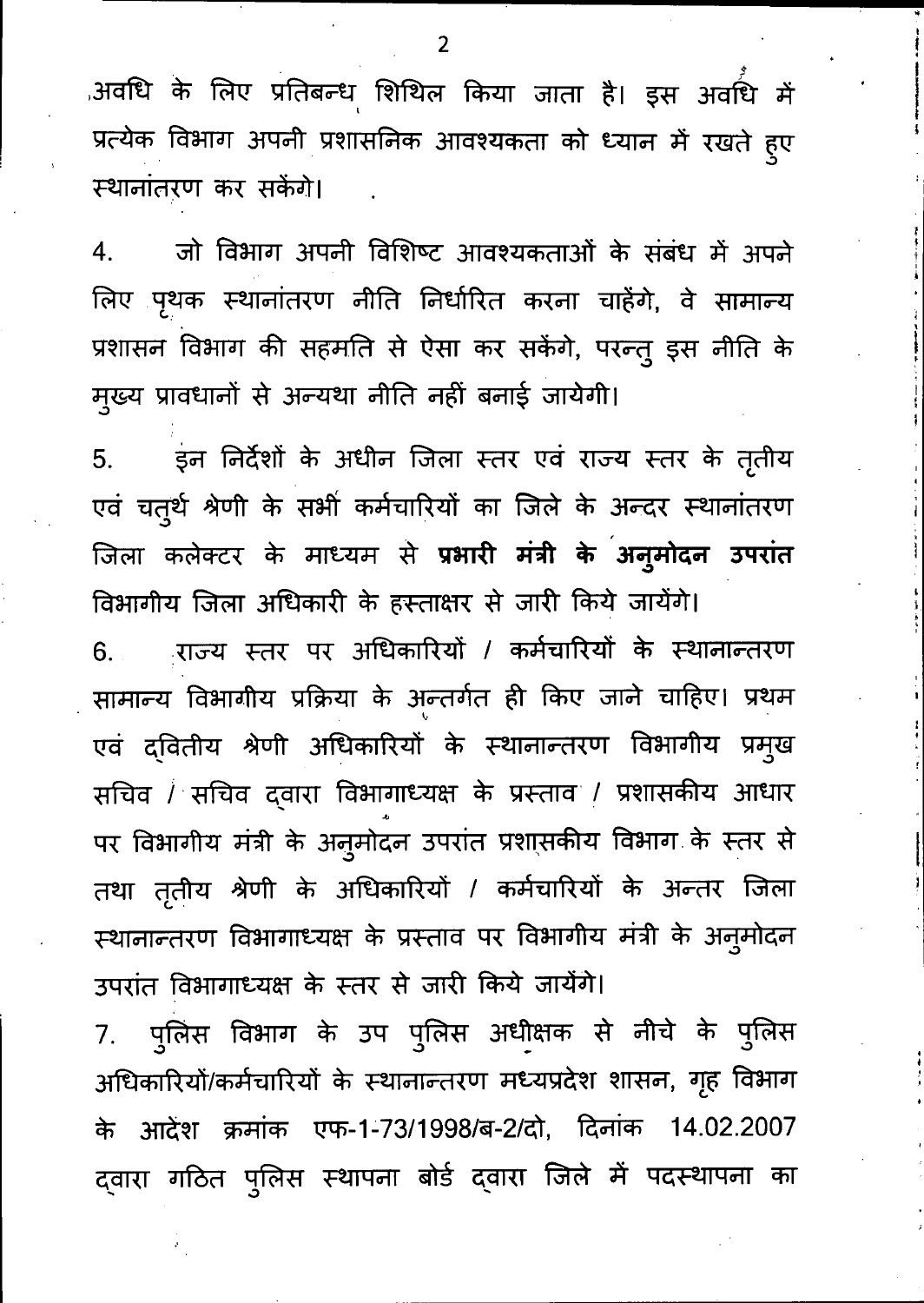निर्णय लिया जाएगा। जिले के अंदर पुलिस अधीक्षक दवारा प्रभारी मंत्री के परामर्श के उपरांत<sup>ें प</sup>दस्थापना की जाएगी। उप पुलिस अधीक्षक और उससे वरिष्ठ अधिकारियों के स्थानांतर पुलिस स्थापना बोर्ड के दिशा-निर्देशों के अनुरूप विभागीय मंत्री के अनुमोदन उपरांत समन्वय में माननीय मुख्यमंत्री जी के अनुमोदन पश्चात् किए जाएंगे।

परिवहन विभाग की अपनी स्थानांतरण नीति होने के कारण यह 8. नीति परिवहन विभाग पर लागू नहीं होगी।

प्रत्येक पद / संवर्ग में वर्ष में (प्रतिबंध अवधि सहित) अधिकतम 9. निम्नानुसार स्थानांतरण किए जा सकेंगे-

| क्रमाक         | पद / संवर्ग<br>की संख्या | अधिकतम स्थानांतरण का प्रतिशत<br>(पद / संवर्ग में कार्यरत संख्या के आधार पर) |
|----------------|--------------------------|-----------------------------------------------------------------------------|
|                | 200 तक                   | 20 प्रतिशत तक                                                               |
| $\overline{2}$ | ्रसे<br>201<br>2000 तक   | 10 प्रतिशत तक                                                               |
|                |                          |                                                                             |
| 3              | 2000<br>्से              | 5 प्रतिशत तक                                                                |
|                | अधिक                     |                                                                             |

स्थानान्तरण नीति से हटकर किये जाने 10. इस वाले स्थानान्तरण के प्रकरणों में माननीय मुख्यमंत्रीजी के समन्वय में आदेश प्राप्त करने होंगे।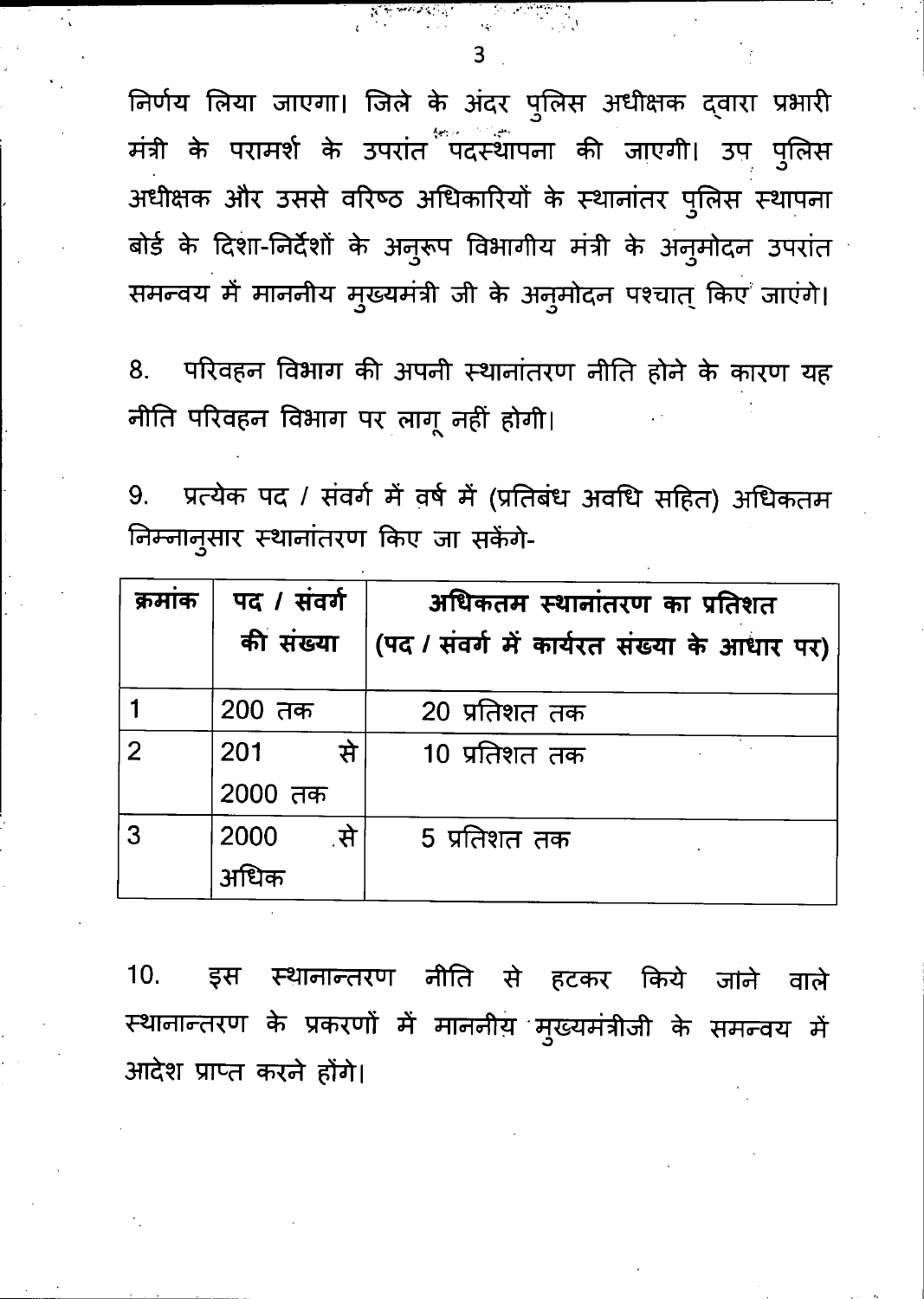राज्य शासन दवारा लिये गये निर्णय अनुसार स्थानांतरण 11. हेतू निम्नलिखित बातों को ध्यान में रखा जाए:-

- $11.1$ स्थानांतरण दवारा रिक्त पदों की पूर्ति सबसे पहले अनुसूचित क्षेत्रों में की जाए। अनुसूचित क्षेत्रों में शत-प्रतिशत रिक्त पदों की पूर्ति होने के बाद ही गैर अनुसूचित क्षेत्रों में रिक्त पद स्थानांतरण दवारा भरे जाएं। अनुसूचित क्षेत्रों में 3 वर्ष की सेवा पूर्ण करने पर ही स्थानांतरण किए जाएंगे,किन्त् ऐसे स्थानांतरण,उनकी जिले में पदस्थापना की वरिष्ठता के क्रम से किये जायें,अर्थात जो पूर्व से पदस्थ हों उसका स्थानांतरण पहले किया जाये। अनुसूचित क्षेत्रों से गैर अनुसूचित क्षेत्रों में स्थानांतरित शासकीय सेवकों को तब तक भारमुक्त न किया ज़ाये,जब तक कि उनके स्थान पर पदस्थ अधिकारी/कर्मचारी दवारा पदभार ग्रहण न कर लिया गया हो,परंतु-
- 11.1.1 उक्त शर्त एक <u>अनुसूचित क्षेत्र</u> से दूसरे <u>अनुसूचित क्षेत्र</u> में स्थानांतरित अधिकारियों/कर्मचारियों पर लागू नहीं होगी।
- 11.1.2 अनुसूचित क्षेत्रों से गैर अनुसूचित क्षेत्रों में स्थानांतरित शासकीय सेवकों के रिलीवर की प्रतीक्षा किए बिना भारमुक्ति के विशिष्ट आपवादिक प्रकरणों में विभागीय मंत्री द्वारा समन्वय में मुख्यमंत्रीजी का अनुमोदन प्राप्त कर निर्णय किया जा सकेगा।
- राज्य प्रशासनिक सेवा के अधिकारियों की पदस्थापना  $11.2$ सामान्य प्रशासन विभाग दवारा जिले में की जायेगी। जिले के भीतर डिप्टी कलेक्टर/संयुक्त कलेक्टर की अनुविभाग में

 $\boldsymbol{\Lambda}$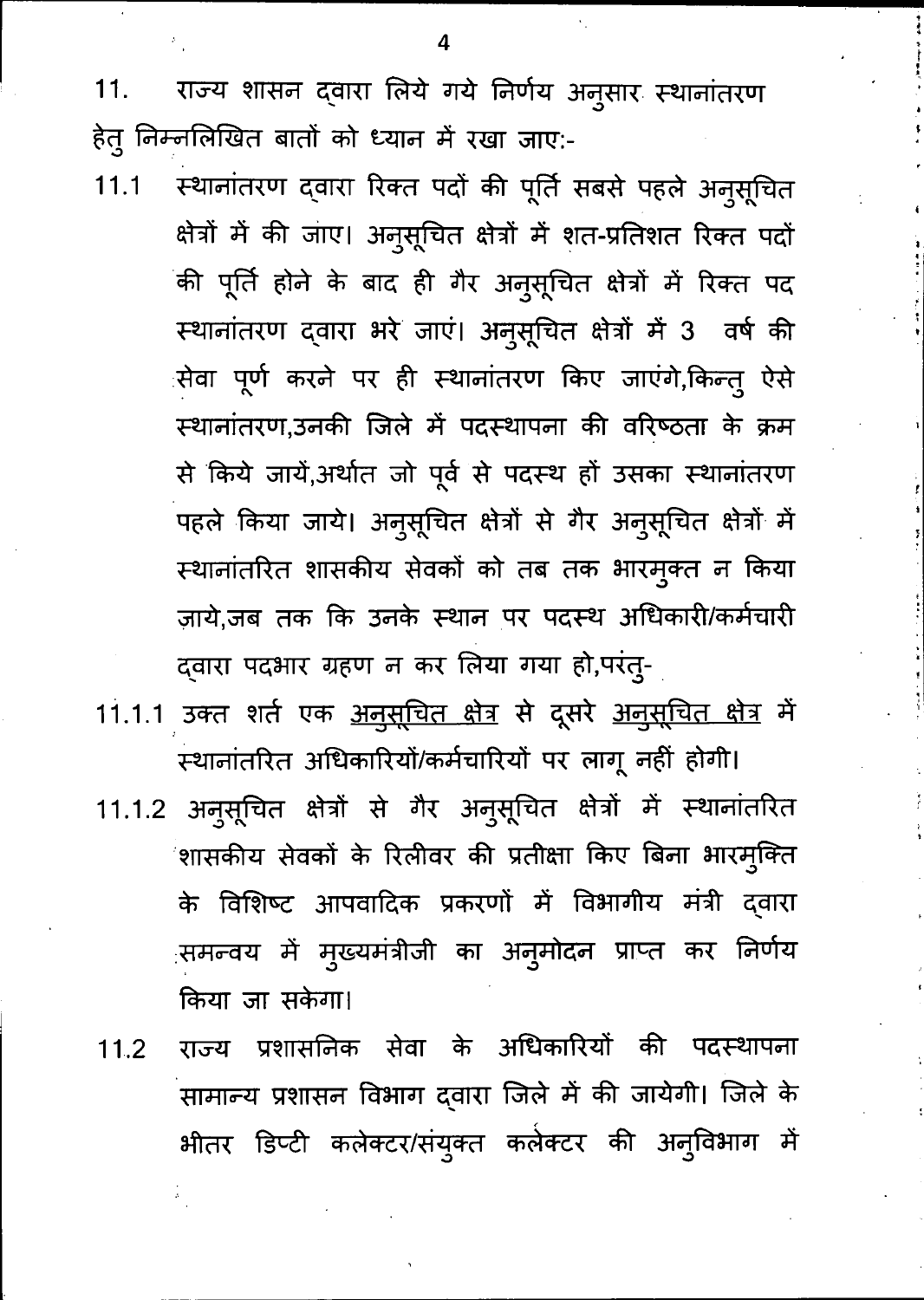पदस्थापना या अनुविभाग परिवर्तन, कलेक्टर द्वारा,जिला प्रभारी मंत्री से परामर्श उपरान्त किया जा सकेगा ।

तहसीलदार, अतिरिक्त तहसीलदार एवं नायब तहसीलदार की  $11.3$ जिले में पदस्थापना/स्थानांतरण जिला कलेक्टर दवारा जिला प्रभारी मंत्री के परामर्श उपरान्त ही की जा सकेगी ।

जिलों में पदस्थ प्रथम श्रेणी एवं द्वितीय श्रेणी के कार्यपालक अधिकारियों के एक ही स्थान पर तीन वर्ष की पदस्थापना पूर्ण कर लेने पर जिले से अन्यत्र प्राथमिकता पर स्थानांतरण किया जा सकेगा। तृतीय श्रेणी कार्यपालिक अधिकारियों एवं कर्मचारियों का भी एक ही स्थान पर सामान्यत: 3 वर्ष या उससे अधिक पदस्थापना की जिवधि पूर्ण कर लेने के कारण स्थानांतरण किया जा सकेगा। प्रशासनिक आधार पर किये जानेवाले स्थानान्तरणों में उन शासकीय सेवकों को पहले स्थानांतरित किया जा सकेगा, जिनके व्ह्वारा पिछले वित्तीय वर्ष के लिए निर्धारित लक्ष्यों को प्राप्त नहीं किया गया हो। इसका आशय यह है कि जिन आधारों पर स्थानान्तरण किया जा सकता है उनमें एक आधार यह भी है। यह अनिवार्य नहीं है कि 3 वर्ष पूर्ण होने पर स्थानान्तरण किया ही जावे। वर्क्स एवं रेगुलेटरी विभागों को छोड़कर अन्य विभागों में मात्र 3 वर्ष की अवधि को ही स्थानांतरण का आधार न बनाया जाये। चिकित्सक आदि लंबे समय तक एक ही स्थान पर पदस्थ रह सकते हैं। इसी प्रकार न्यायालयीन निर्णय के अनुपालन, गंभीर शिकायतों, रिक्त पदों की पूर्ति,पदोन्नति एवं प्रतिनियुक्ति से वापसी के प्रकरण में विभाग स्वविवेक से निर्णय लेकर स्थानान्तरण कर सकता है। आशय यह है कि

 $11.4$ 

 $\overline{A}_{\alpha\beta}$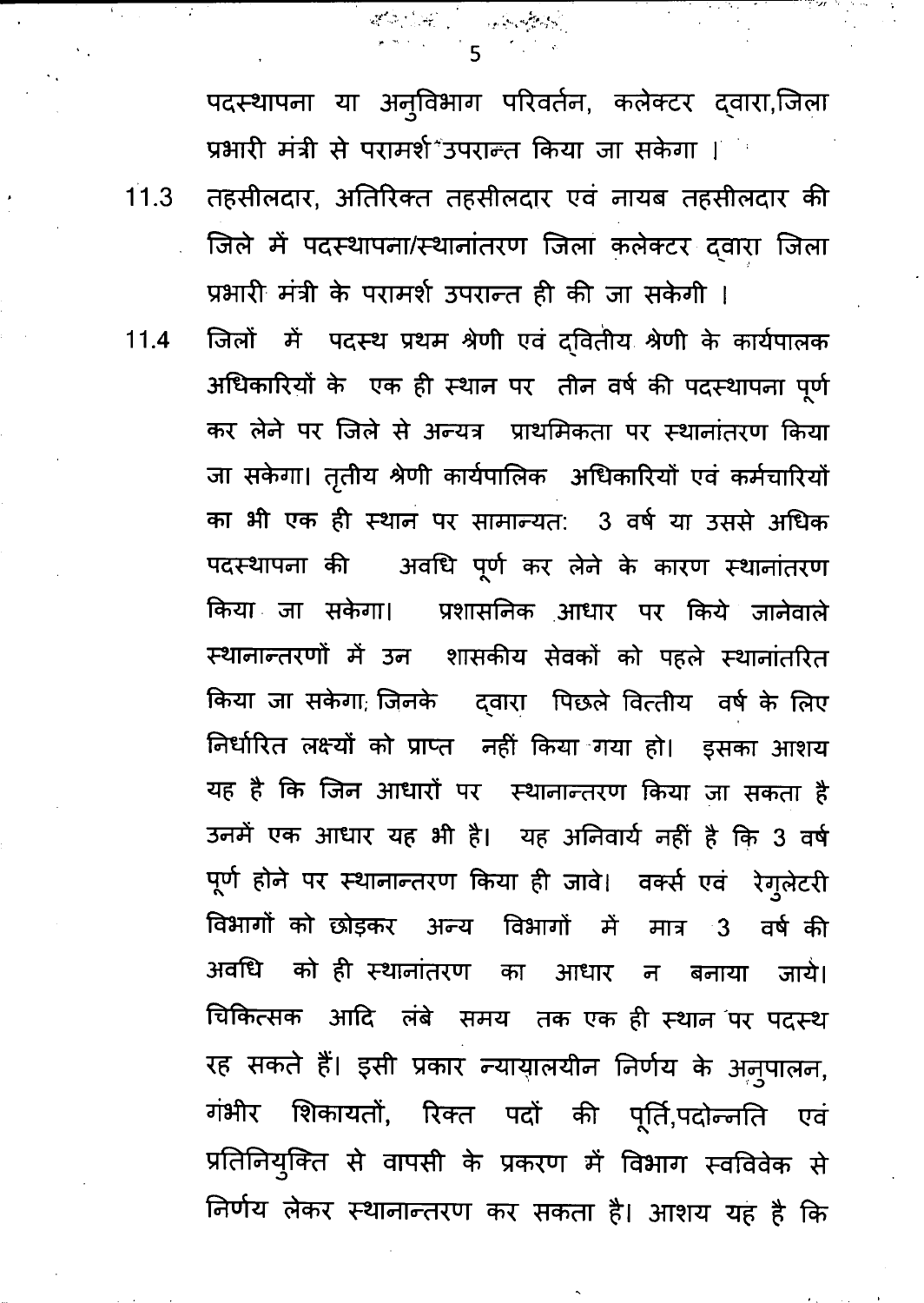इन आधारों पर 3 वर्ष के पूर्व भी स्थानान्तरण किये जा सकेंगे।

- $11.5$ ंपरियोजना का कार्य पूर्ण होने पर अथवा पद अन्यत्र स्थानांतरित किए जाने के कारण स्थानांतरण किया जा सकेगा।
- <u>स्वयं के व्यय पर आपसी स्थानांतरण स्वयं के व्यय पर</u>  $11.6$ <u>स्थानांतरण हेतु आवेदन ऑन-लाइन प्रस्तुत किये जायेंगे।</u> स्वयं के व्यय पर रिक्त पद/परस्पर किये गये स्थानांतरण तथा प्रशासनिक कारणों से किये गये स्थानांतरण संबंधी आदेश अलग-अलग जारी किये जाए।
- ्स्वेच्छा से स्थानान्तरण संबंधी आवेदन में उन शासकीय  $11.7$ सेवकों के स्थानान्तरणों को प्राथमिकता दी जायेगी जिनके द्वारा पिछले वित्तीय वर्ष के लिए निर्धारित लक्ष्यों को पूर्ण किया हो।
- जिन अधिकारियों/कर्मचारियों की सेवा-निवृत्ति में एक वर्ष या  $11.8$ .<br>उससे कम समय शेष हो,सामान्यत: उनका स्थानांतरण नहीं किया जाए। यदि प्रशासनिक कारणों से स्थानांतरण करना आवश्यक हो तो उनके द्वारा दिये गये विकल्प के अनुसार स्थानांतरण किये जाने पर विचार किया जाए।
- पति-पत्नी के स्वयं के व्यय पर एक ही साथ पदस्थापना के 11.9 लिए आवेदन पत्र प्राप्त होने पर स्थानांतरण किया जा संकेगा,परन्तु पदस्थापना का स्थान प्रशासकीय आवश्यकता के अन्*रूप निर्धारित होगा। इसका आशय यह नहीं* है कि पति/पत्नी यदि एक ही जिले/मुख्यालय में कार्यरत हों तो उनका स्थानान्तरण नहीं किया जा सकता है।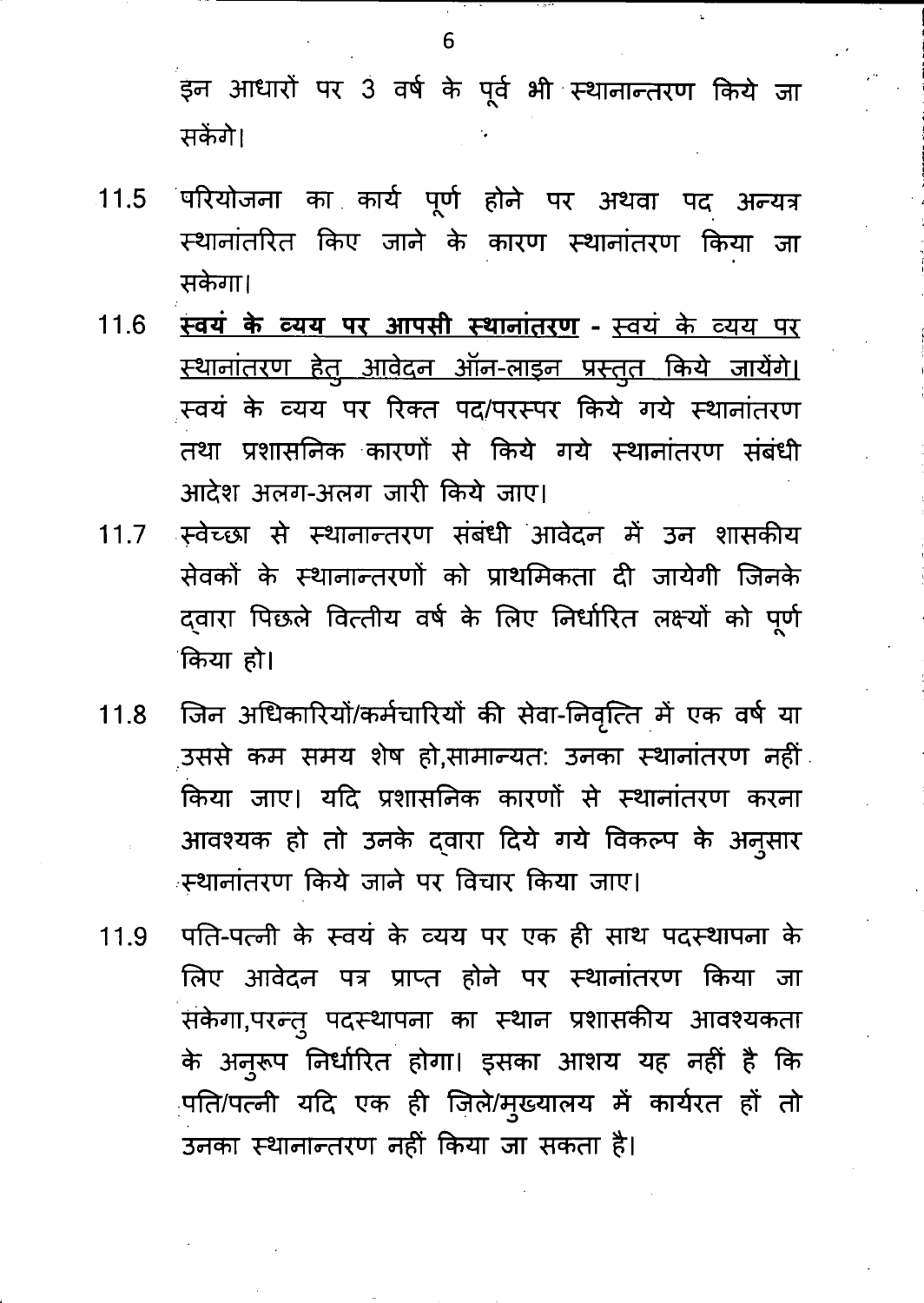$\mathcal{F}^{\mathcal{F}^{\mathcal{F}^{\mathcal{F}^{\mathcal{F}^{\mathcal{F}^{\mathcal{F}^{\mathcal{F}^{\mathcal{F}^{\mathcal{F}^{\mathcal{F}^{\mathcal{F}^{\mathcal{F}^{\mathcal{F}^{\mathcal{F}^{\mathcal{F}^{\mathcal{F}^{\mathcal{F}^{\mathcal{F}^{\mathcal{F}^{\mathcal{F}^{\mathcal{F}^{\mathcal{F}^{\mathcal{F}^{\mathcal{F}^{\mathcal{F}^{\mathcal{F}^{\mathcal{F}^{\mathcal{F}^{\mathcal{F}^{\mathcal{F}^{\mathcal$ 

不是一定的

- 11.10 कैंसर जैसी टर्मिनल तथा अत्यंत गंभीर बीमारी,किड़नी खराब होने के कारण डायलेसिस करवाने या ओपन हार्ट सर्जरी के कारण नियमित जांच कराना आवश्यक हो और वर्तमान पदस्थापना के स्थान पर ऐसी सुविधा उपलब्ध न हो तो जिला मेडिकल बोर्ड की अनुशंसा पर शासकीय सेवक द्वारा स्थानांतरण चाहने पर स्थानांतरण किया जा सकेगा।
- शिकायती जांच के परिणामस्वरूप प्रथम दृष्टि में दोष सिद्ध 11.11 पाये जाने पर संबंधित अधिकारी/कर्मचारी का स्थानांतरण किया जा सकेगा। यदि किसी कर्मचारी को शिकायत या अन्य प्रशासनिक कारणों से किसी स्थान से पूर्व में स्थानांतरित किया गया हो तो उसे पुन: उसी स्थान पर पदस्थ नहीं किया जावेगा।
- 11.12 ऐसे नि:शक्त कर्मचारी,जिनकी निशक्तता 40 प्रतिशत या उससे अधिक हो,के सामान्यत: स्थानांतरण न किये जायें,किन्तु उनके दवारा स्वयं के व्यय पर स्वेच्छा से स्थानांतरण का आवेदन देने पर स्थानांतरण पर विचार किया जा सकेगा।
- 11.13 ऐसे शासकीय अधिकारियों/कर्मचारियों को जिनके पति/पत्नी एवं पुत्र/पुत्री मानसिक निःशक्तता, **स्वलीन** (Autism) अथवा बहुआयामी निःशक्तता से पीड़ित है,को स्वयं के व्यय पर ऐसी जगह पर पदस्थापना करने के संबंध में विचार किया जा सकेगा, जहां निःशक्तता से पीड़ित का उपचार एवं पुत्र/पुत्री को शिक्षा सुलभ हो सके,बशर्ते कि वे ऐसी नि:शक्तता के उपचार/शिक्षा के लिए मान्यता प्राप्त संस्थान से इस बारे में सम्चित प्रमाण प्रस्तुत करें।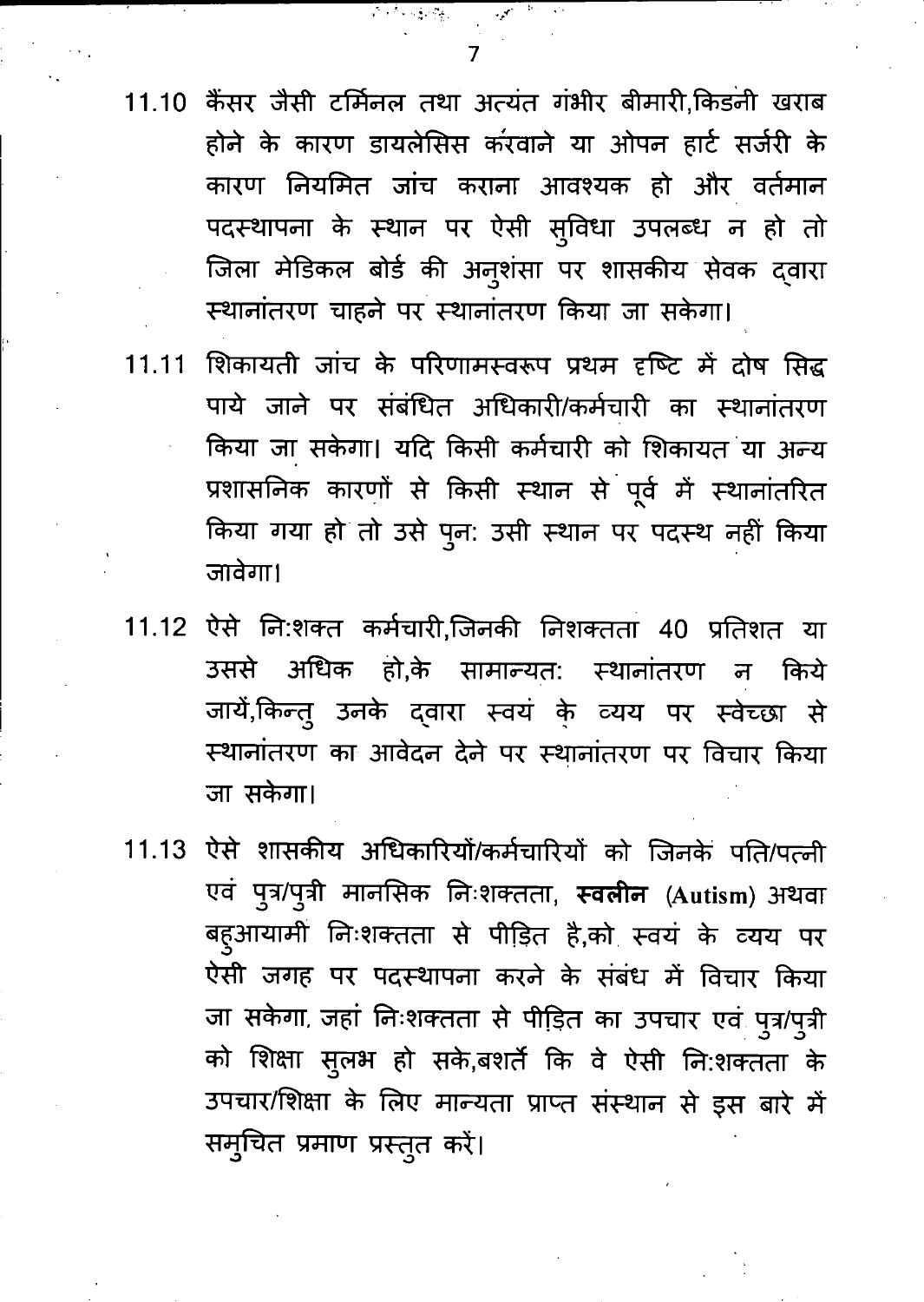- 11.13.1 कमीशन प्राप्त एन.सी.सी.अधिकारियों के स्थानांतरण करते समय इस बात का ध्यान रखा जाय कि जिन स्थानों पर अधिकारियों का स्थानांतरण किया जाता है उन स्थानों पर एन.सी. सी. की संबंधित इकाई संचालित हो।
- 11.14 किन्हीं भी कार्यपालिक कर्मचारियों/अधिकारियों को उनके गृह जिले में स्थानांतरण के दवारा अथवा पदोन्नति की स्थिति में सामान्यतः पदस्थ न किया जाए, किन्तु अविवाहित,विधवा, तलाकशुदा, परित्यक्ता महिलाओं के प्रकरणों में उनके गृह जिले में स्थानांतरण किया जा सकेगा।
- 11.14.1 कृषि विकास संचालनालय एवं कृषि अभियांत्रिकीय संचालनालय के अधीनस्थ तृतीय श्रेणी कार्यपालिक कर्मचारियों को उनके गृह तहसील/विकास खण्ड को छोड़कर गृह जिले में स्थानांतरण के दवारा पदस्थ किया जा सकेगा।
- 11.16 जिन कार्यालयों में निर्धारित मापदंड से अधिक स्टाफ है, उसे अन्यत्र स्थानांतरित कर युक्तियुक्तकरण किया जावे।
- 11.16 तकनीकी शिक्षा एवं कौशल विकास विभाग तथा उच्च शिक्षा विभाग के जिन संस्थाओं विद्यालयों/महाविद्यालयों में विषयवार निर्धारित संख्या से अधिक शिक्षक कार्यरत हों,वहां से अतिशेष शिक्षकों को अन्यत्र पदस्थ किया जाये। ऐसा करने में कनिष्ठतम शिक्षक को अतिशेष कर्मचारी होने की स्थिति में सबसे पहले स्थानांतरित किया जाए,किन्तु मानवीय दृष्टिकोण को ध्यान में रखते हुए महिला, 40 प्रतिशत या उससे अधिक विकलांगता वाले विकलांग एवं ऐसे शिक्षक जिनकी सेवानिवृत्ति में एक वर्ष से कम समय शेष है,उन्हें अतिशेष मान कर स्थानांतरित नहीं किया जाये। स्वीकृत पद 'से अधिक पदस्थापना किसी भी स्थिति में न की जावे।

 $\sim 10^{-10}$ 

 $\begin{array}{c} \mathbf{a} \\ \mathbf{b} \end{array}$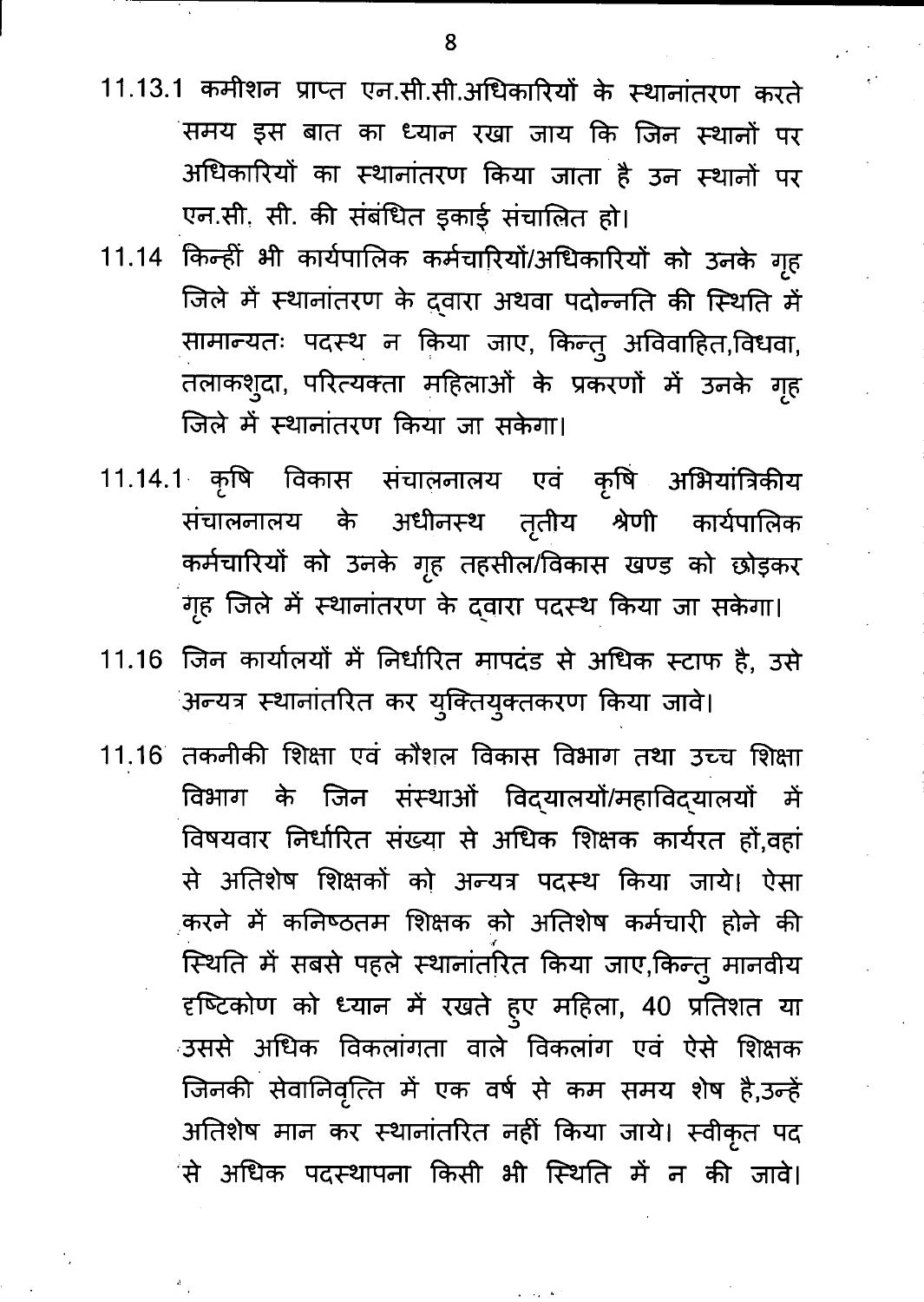पदस्थापना के समय विषयवार रिक्ति का ध्यान रखा जाये एवं तदनुसार ही पदस्थोंपना की जाये।

n Grand (1994)<br>1990 - Johann Stein, politik fransk forsk

9

 $\overline{\ }$ 

- राज्य शासन से पत्राचार करने की मान्यता प्राप्त कर्मचारी 11.17 संगठनों के प्रदेश/संभाग/जिला/तहसील/विकास खण्ड शाखा के पदाधिकारियों यथा-अध्यक्ष/सचिव/कोषाध्यक्ष को पद पर नियुक्ति उपरांत स्थानांतरण से दो पदावधि के लिये अर्थात 4 वर्ष तक की सामान्यत: छूट प्राप्त होगी। यह सुविधा उसके पूरे सेवाकाल में नियमानुसार दो पदावधि के लिये मिलेगी। 4 वर्ष से अधिक पदस्थापना अवधि पूर्ण होने पर प्रशासकीय आवश्यकता अनुसार ऐसे पदाधिकारियों को भी स्थानांतरित किया जा सकेगा। संगठन के पदों में नियुक्ति की पूर्व सूचना के संबंध में सक्षम प्राधिकारी की संतुष्टि का आधार मुख्य होगा। इस संबंध में शासन के पत्र क्रमांक एफ 10-6/05/1-15/क.क. दिनांक 24 अप्रैल, 2006 के प्रावधानों का अवलोकन करें,जिसमें स्पष्ट किया गया है कि मान्यता प्राप्त कर्मचारी संगठनों द्वारा निर्वाचन के पश्चात् निर्वाचित पदाधिकारियों की सूची उनके कार्यकाल सहित संबंधित कलेक्टर को दी जायेगी इसके साथ-साथ संबंधित विभाग प्रमुख,जहां वे कार्यरत हों,तथा सामान्य प्रशासन विभाग (कर्मचारी कल्याण प्रकोष्ठ) को दिनांक 30 अप्रैल की स्थिति में सौंप दी गई हो,उन्हीं पदाधिकारियों को स्थानांतरण से छूट का लाभ दिया जाना चाहिए।
- 11.18 लोक स्वास्थ्य एवं परिवार कल्याण विभाग के अंतर्गत अस्पतालों/डिस्पेंसरी में कार्यरत डाक्टर्स/नर्स/स्टाफ का युक्तियुक्तकरण किया जाये।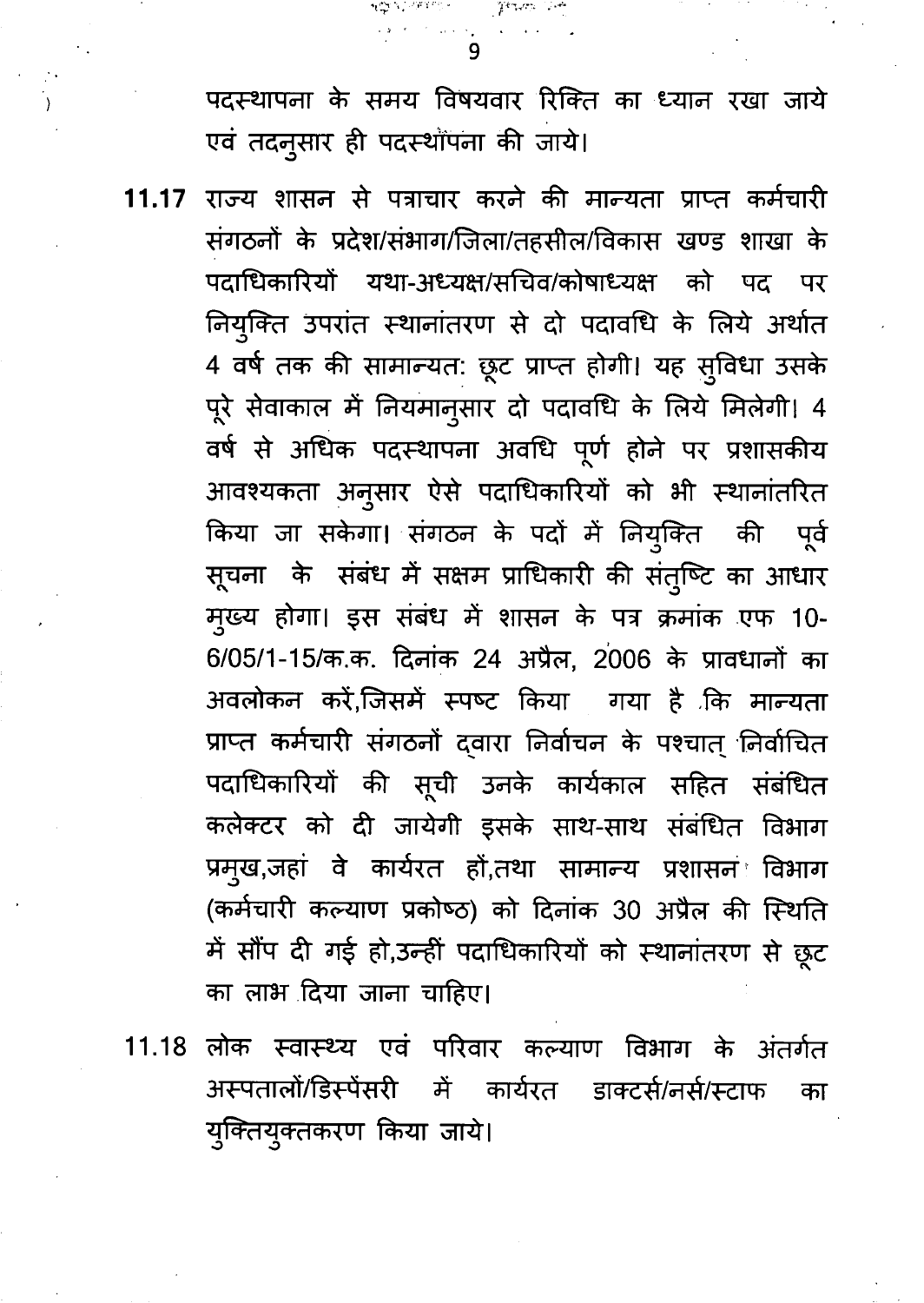- 11.19 किसी भी स्थापना में <u>स्वीकृत पदों से अधिक पदस्थापना नहीं</u> <u>की जावेगी।</u>
- 11.20 क्रय/स्टोर/स्थापना शाखा में कार्यरत अधिकारियों/कर्मचारियों को सामान्यत: 3 वर्ष की अवधि पूर्ण होने पर अन्य शाखा में/अन्य स्थान पर पदस्थ किया जाए। जो अधिकारी/कर्मचारी वित्तीय अनियमितताओं एवं शासकीय धन के दुरूपयोग/गबन आदि के प्रकरणों में प्रथम दृष्टया दोषी पाये जाएं,उन्हें ऐसे पदों से हटाया जाए। ऐसे दोषी कर्मचारियों को पुनः ऐसे पद पर पदस्थ न किया जाए।
- 11.21 माननीय उच्च न्यायालय जबलपुर ने याचिका क्रमांक में पारित निर्णय/आदेश दिनांक 14195/2007(एस) 20.11.2008 में शासन दवारा कर्मचारियों के एक स्थान से दूसरे स्थान पर स्थानांतरण में स्थानांतरण नीति के अंतर्गत जारी निर्देशों का ध्यान नहीं रखने पर टिप्पणी की है,जैसे-बिना रिक्त पद के स्थानांतरण किया जाना। पद रिक्त न होने के कारण कर्मचारियों को न्यायालय की शरण में जाना पड़ता है,अतः विभाग आदेश जारी करने के पूर्व यह स्लिश्चित कर लें कि जिस अधिकारी/कर्मचारी का स्थानांतरण जहां किया जा रहा है वहां पद रिक्त है या नहीं। आदेश जारी करने के पूर्व, विभाग द्वारा पद रिक्तता का पालन सुनिश्चित कराने का दायित्व विभाग के प्रमुख सचिव/सचिव का रहेगा तथा विभागाध्यक्ष स्तर से किये गये स्थानांतरण में दायित्व विभागाध्यक्ष का रहेगा। स्थानांतरण संबंधी प्रकरणों में मान. उच्च न्यायालय द्वारा पुनर्विचार करने हेतु निर्देशित किये जाने पर ऐसे प्रकरणों पर आवेदक के अभ्यावेदन के सभी बिन्दुओं पर विचार करते हुए कारण सहित बोलता हुआ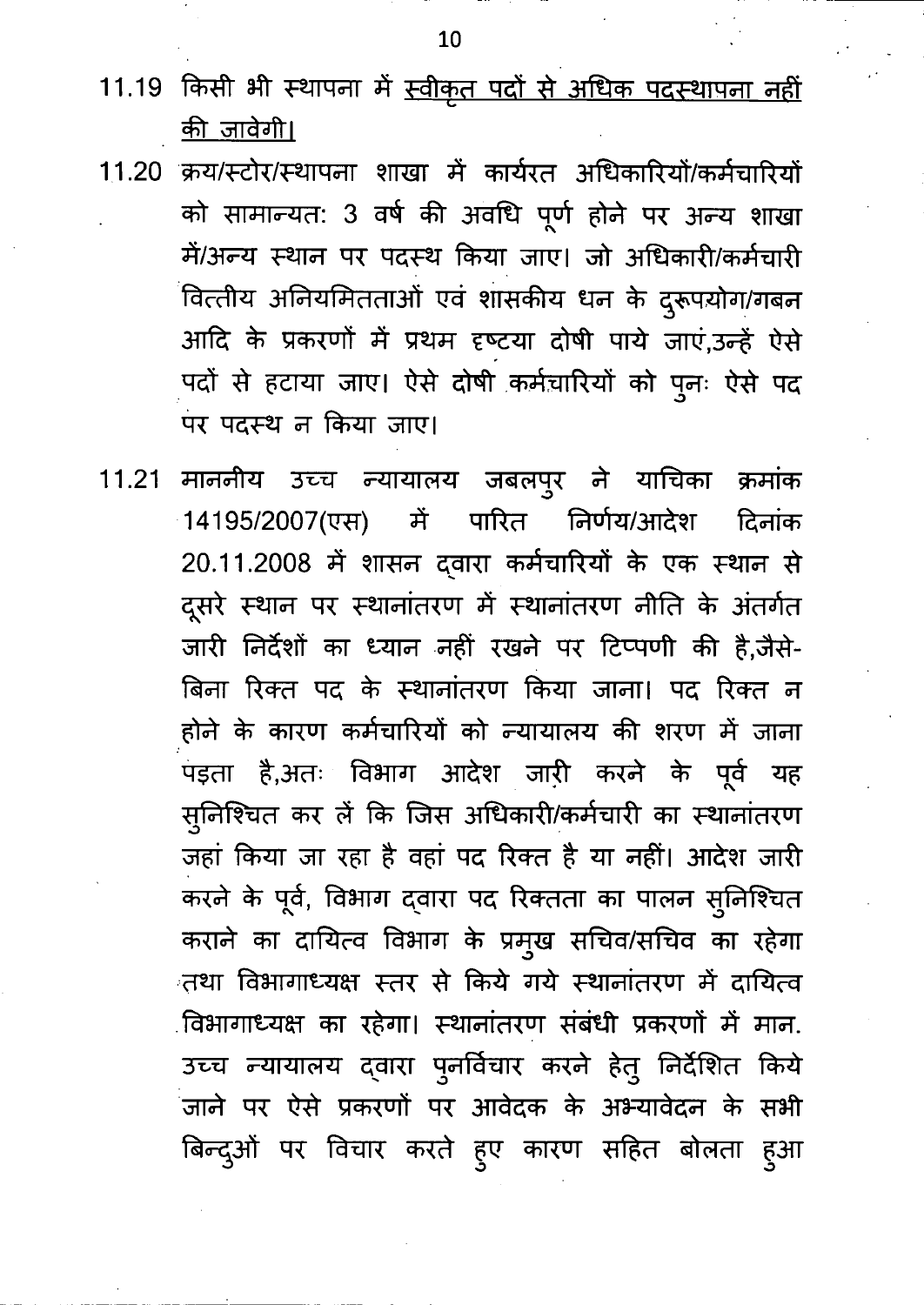आदेश (Speaking order) किया जाय जिसकी प्रति अभ्यावेदक को भी दी जावे।

- 11.22 जिस जिले में अधिकारी पूर्व में पदस्थ रह चुके हों, वहां उनकी उसी पद पर पुनः पदस्थापना सामान्यत: नहीं की जाए।
- 11.23 राज्य शासन की उच्च प्राथमिकता वाली योजनाओं में न्यूनतम स्थानांतरण किये जायें एवं इन योजनाओं में प्रतिनियुक्ति पर पदस्थ अधिकारियों / कर्मचारियों के स्थानांतरण, योजना क्रियान्वयन विभाग की अनापत्ति के बिना न किए जाएं।
	- 11.24 संलग्न तालिका में सम्मिलित कम लिंगानुपात वाले 09 जिलों में उच्च प्रशासनिक पदों पर यथासंभव महिला अधिकारियों की पदस्थापना की जावे।
	- जिन अधिकारियों/कर्मचारियों के विरूद्ध नैतिक पतन संबंधी 11.25 आपराधिक प्रकरण लंबित हों,उनकी तैनाती कार्यपालिक (executive) पदों पर न की जाए। ऐसे अधिकारियों/कर्मचारियों जिनके विरूद्ध विभागीय जांच लंबित हो,की पदस्थापना सामान्यतः कार्यपालिक (executive) पदों पर नहीं की जाए।
- 11.26 समस्त स्थानान्तरण आदेश ऑनलाइन ही जारी किये जायेंगे।
	- प्रतिबंध अवधि के दौरान स्थानांतरण- $12.$
	- प्रतिबंध अवधि के दौरान मुख्य रूप से न्यायालयीन निर्णय  $12.1$ के अनुपालन, रिक्त स्थान की पूर्ति, पदोन्नति, प्रतिनियुक्ति से वापसी के प्रकरणों में स्थानांतरण किए जा सकेंगे। रिक्त स्थानों की पूर्ति हेतु श्रृंखला बनाना इस कंडिका के तहत प्रतिबंधित होगा।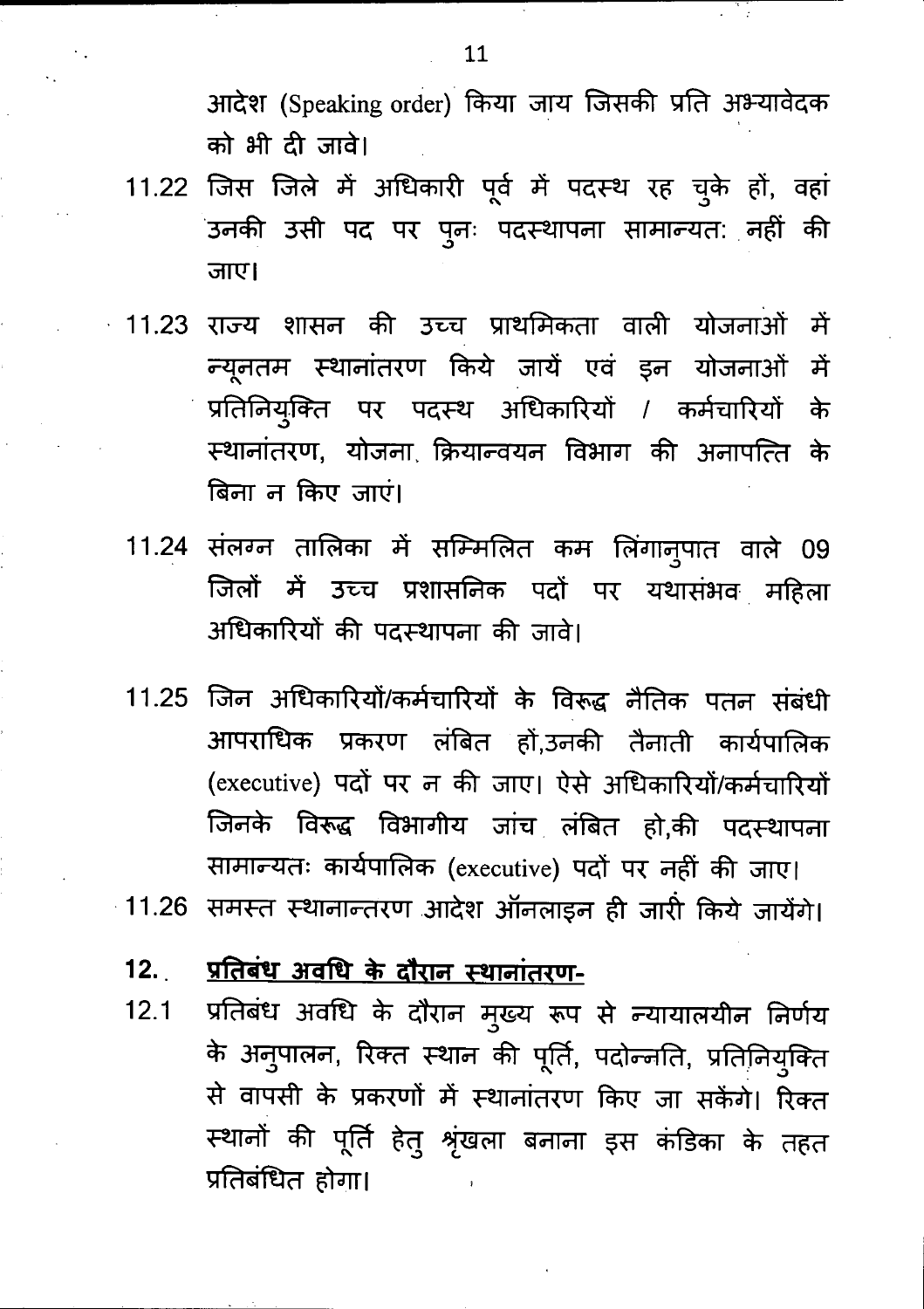- कंडिका 10.1 से अन्यथा स्थिति में प्रतिबंधित अवधि में  $12.2$ समस्त स्थानांतरण समन्वय में आदेश प्राप्त कर किए जाएंगे ।
- प्रतिबंध की अवधि के दौरान तहसील स्तर के संवर्गों के  $12.3$ कर्मचारियों का तहसील के अंदर तथा जिला/राज्य स्तर के संवर्गों के तृतीय श्रेणी अधिकारियों / कर्मचारियों का जिले के अंदर प्रशासकीय दृष्टि से स्थानांतरण आदेश जिला कलेक्टर द्वारा प्रभारी मंत्री से अनुमोदन प्राप्त कर जारी किये जा सकेंगे।
- प्रतिबंध अवधि के दौरान पुलिस विभाग के जिला स्तर के  $12.4$ संवर्गों के कर्मचारियों का जिले के अंदर प्रशासकीय दृष्टि सेअत्यंत आवश्यक होने पर स्थानांतरण आदेश प्रभारी मंत्री के अनुमोदन उपरांत पुलिस अधीक्षक द्वारा जारी किये जाएंगे। यह स्थानांतरण विशेष परिस्थितियों में ही किये जा सकेंगे।
- आदेश जारी करने के पूर्व,विभाग द्वारा स्थानांतरण नीति के  $12.5$ महत्वपूर्ण मार्गदर्शी सिद्धांतों का पालन सुनिश्चित कराने का दायित्व विभाग के प्रमुख सचिव/सचिव का रहेगा तथा विभागाध्यक्ष स्तर से किये गये स्थानांतरण में दायित्व विभागांध्यक्ष का रहेगा। जिला स्तर पर यह दायित्व संबंधित विभागीय अधिकारी का रहेगा।
- यहां यह स्पष्ट किया जाता है कि स्थानांतरण आदेश का 13. निरस्तीकरण अथवा संशोधन स्थानांतरण की श्रेणी में ही आता है। अतएव ऐसे प्रकरणों में स्थानांतरण पर प्रतिबंध की अवधि में स्थानांतरण के लिये निर्धारित प्रक्रिया का अनुसरण आवश्यक है। जहाँ तक एक ही मुख्यालय पर स्थित अलग-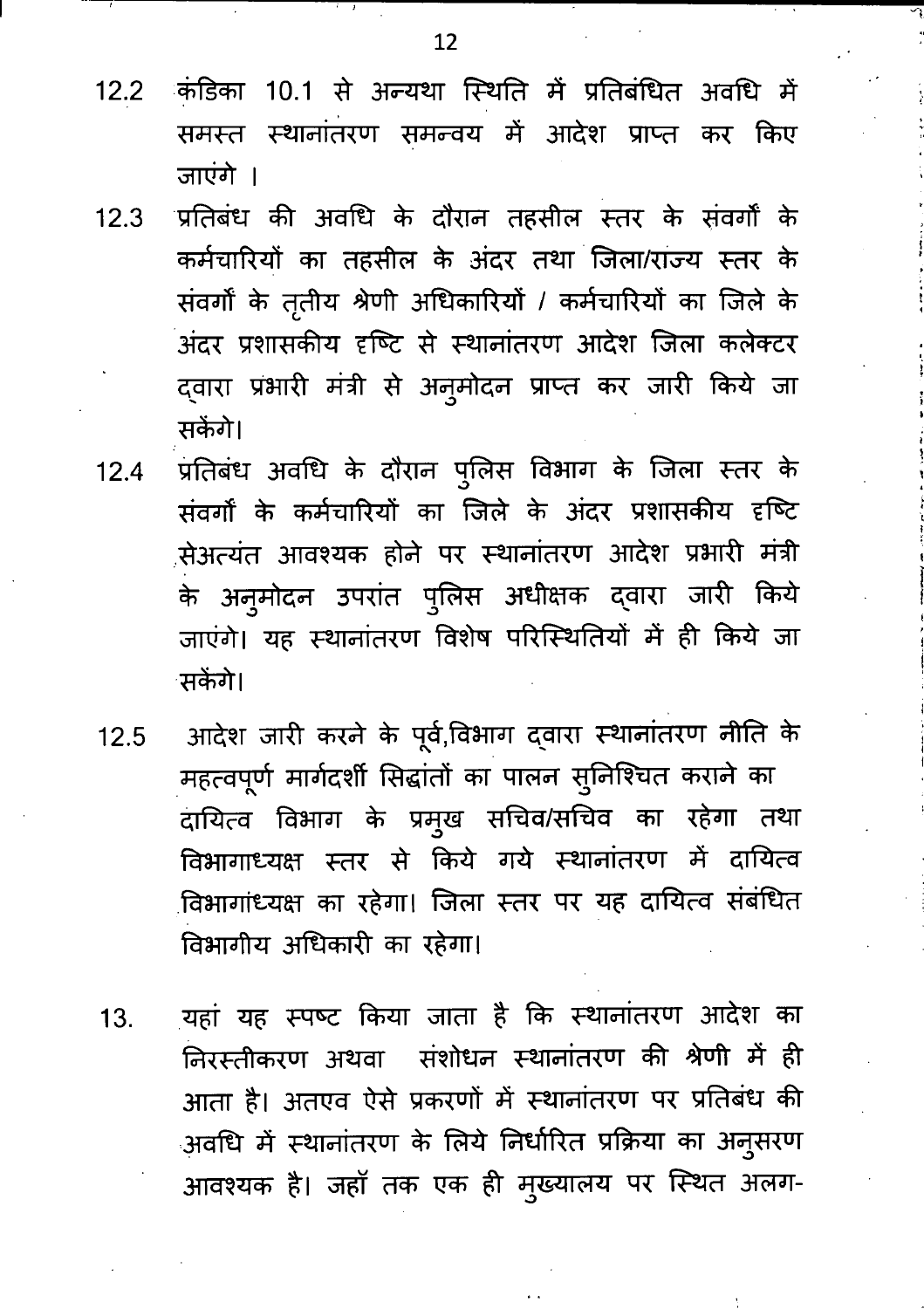अलग कार्यालयों में पदस्थ अधिकारियों के स्थानांतरण का प्रश्न है,इस संबंध में स्पष्ट किया जाता है कि एक ही मुख्यालय पर स्थित एक कार्यालय से उसी मुख्यालय पर स्थित दूसरे कार्यालय में प्रशासकीय दृष्टि से स्थानीय परिवर्तन सक्षम अधिकारियों द्वारा किया जा सकता है।

- एक ही मुख्यालय में स्थित एक कार्यालय से दूसरे कार्यालय  $13.1$ में किया गया स्थानांतरण स्थानीय व्यवस्था है, इसे स्थानांतरण की श्रेणी में नहीं लिया जाएगा।
- कार्यमुक्ति हेतु समयावधि -14. स्थानांतरण आदेश जारी होने के दो सप्ताह के भीतर स्थानांतरित अधिकारी/कर्मचारी को कार्यमुक्त किया जाना अनिवार्य होगा।

#### कार्यमुक्ति की अवधि में वृद्धि -15.

यदि किन्हीं महत्वपूर्ण लंबित शासकीय कार्यो को निपटाने के लिए कार्यमुक्त करने में कठिनाई हो तो कार्यमुक्त करने के लिए सक्षम अधिकारी द्वारा स्थानांतरण आदेश जारी करने वाले अधिकारी से पूर्वोक्त दो सप्ताह की अवधि बढ़ाने का तत्काल अनुरोध किया जाएगा। स्थानांतरण आदेश जारी करने वाला अधिकारी लिखित में कार्यमुक्त होने की अवधि को 10 दिवस से अनाधिक बढ़ा सकेगा। ऐसी बढ़ी हुई अवधि तक ही स्थानांतरित अधिकारी/कर्मचारी पूर्व पदस्थापना पर रोका जा सकेगा।

#### एकतरफा कार्यमुक्ति - $15.1$

यथा स्थिति,दो सप्ताह की सामान्य समयावधि अथवा बढ़ी हुई समयावधि व्यतीत हो जाने पर,सक्षम प्राधिकारी या उससे वरिष्ठ स्तर का अधिकारी स्थानांतरित अधिकारी /कर्मचारी

الأسبول ورزان المراكب المستوفية المحافظة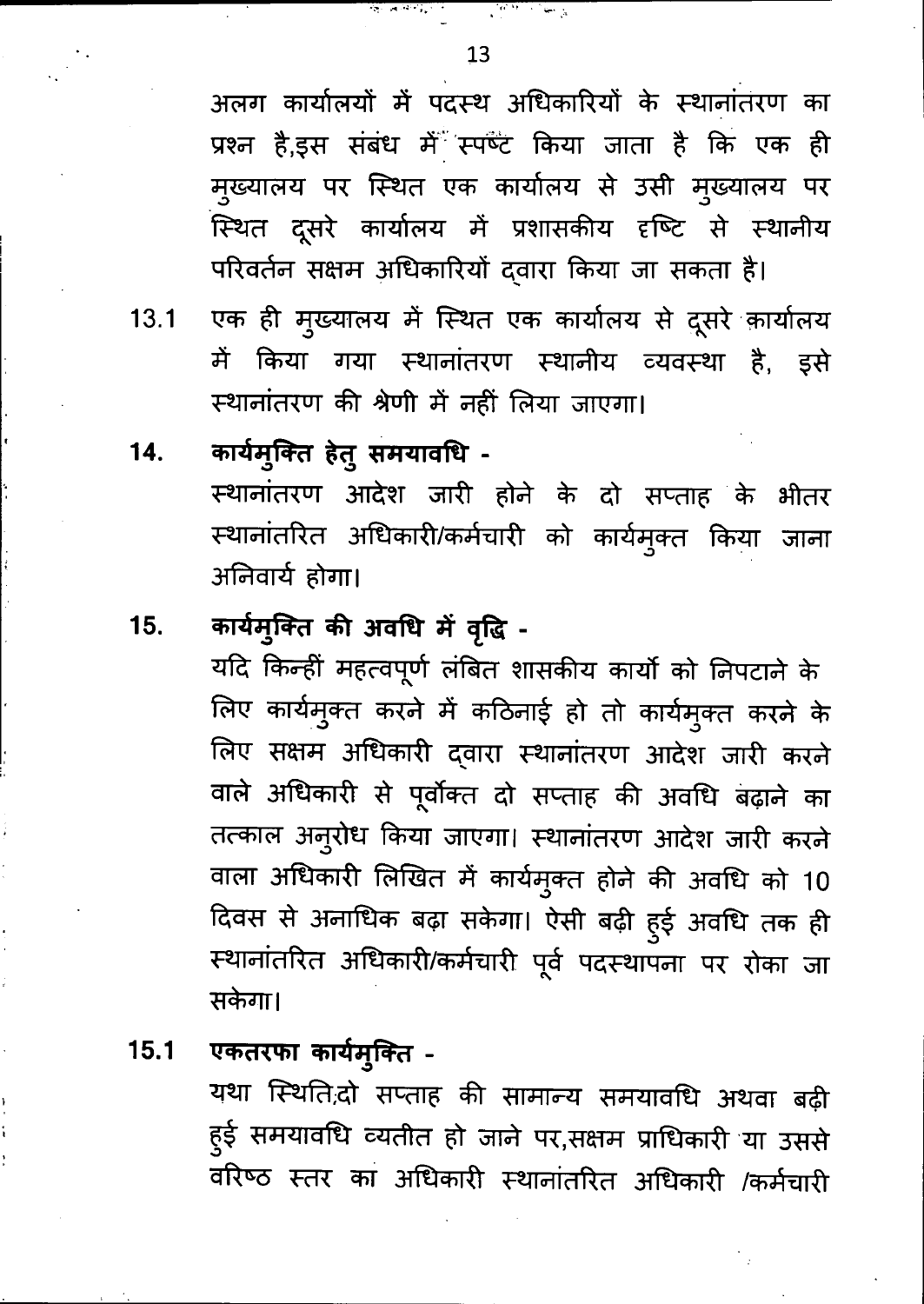को कार्यमुक्त करेगा। उक्त अवधि में स्थानांतरित अधिकारी/ कर्मचारी यदि कार्यमुक्त नहीं होता है,तो उसे एक तरफा कार्यमुक्त किया जाएगा। एक तरफा कार्यमुक्त करने की तिथि से स्थानांतरण आदेश क्रियान्वित होना माना जाएगा।

वेतन आहरण - $15.2$ 

 $\mathbf{i}$ 

स्थानांतरण आदेश के क्रियान्वयन के लिए सभी स्थानान्तरण आदेशों में ट्रेजरी में प्रयुक्त होने वाला एम्पलाई कोड डालना अनिवार्य होगा। कार्यमुक्ति के लिये पूर्वोक्त कंडिकाओं में निर्धारित समयावधि के उपरांत कर्मचारी/अधिकारी का वेतन का आहरण जिस स्थान से स्थानान्तरण किया गया है उस स्थान से अनिवार्यत: बंद हो जायेगा। यदि इसके विपरीत वेतन आहरित होता है,तो यह वित्तीय अनियमितता मानी जाएगी। कार्यमुक्ति के तत्काल पश्चात् अंतिम वेतन प्रमाण पत्र तथा अन्य सेवा अभिलेख आवश्यक रूप से नवीन पदस्थापना कार्यालय को भिजवा दिए जाएंगे। इसके लिए कार्यालय प्रमुख,आहरण व संवितरण अधिकारी विशेष रूप से उत्तरदायी होगा।

- कार्यमुक्त होने के पश्चात् स्थानांतरित अधिकारी/कर्मचारी का ii वेतन नवीन पदस्थापना से ही आहरित होगा।
- अवकाश स्वीकृति - $15.3$ कार्यमुक्त होने के पश्चात् एवं नवीन पदस्थापना पर कार्यभार ग्रहण करने के मध्य की अवधि के किसी भी प्रकार का अवकाश प्रशासकीय विभाग के माध्यम से सामान्य प्रशासन विभाग का अभिमत प्राप्त करने के पश्चात् ही स्वीकृत किया जा सकेगा।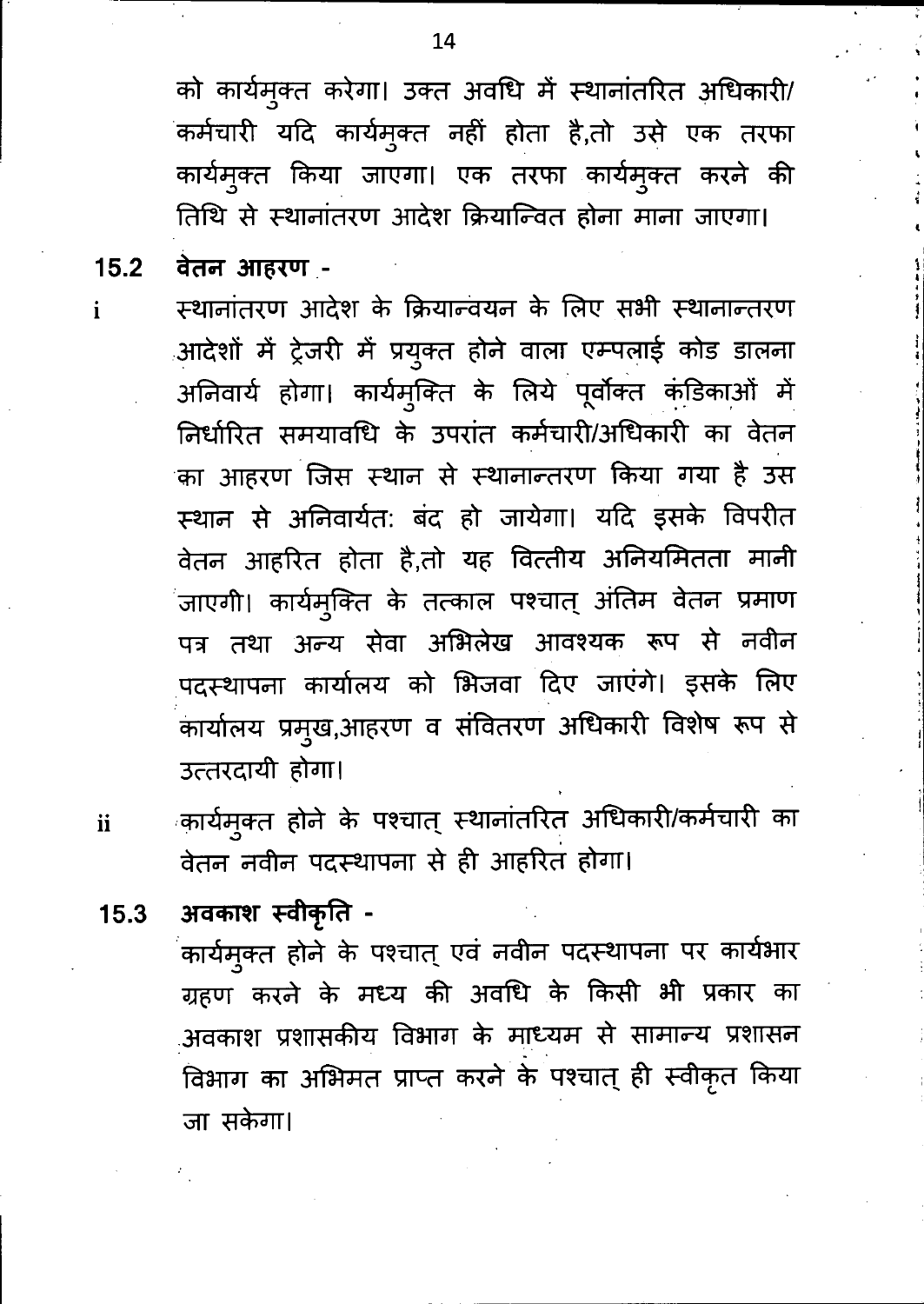RATH PLANT COMPANY

 $15.4$ 

 $\frac{1}{2}$ 

अपालन की स्थिति में अनुशासनात्मक कार्यवाही -

आदेश <sup>''</sup>का <sup>'\*</sup>बिना युक्तिसंगत कारणों से स्थानांतरण अपालन,बिना पूर्वानुमति एवं स्वीकृति के अवकाश पर प्रस्थान करने वाले अधिकारी, कर्मचारी के विरूद्ध पृथक ्से अनुशासनात्मक कार्यवाही प्रारंभ की जावे।

- स्थानांतरित किये गये शासकीय सेवक का अवकाश नई 16. पदस्थापना वाले कार्यालय से ज्वाइन करने के पश्चात् स्वीकृत किया जायेगा।
- स्थानांतरण के विरुद्ध अभ्यावेदन सामान्य प्रशासन विभाग के  $17.$ परिपत्र क्रमांक एफ 6-1/2005/1/9, दिनांक 10.5.2005, 29.7.2005, 9.8.2005, 29.10.2005 एवं 14.03.2016 के द्वारा निर्धारित प्रक्रिया के तहत निपटाए जायेंगे। जहाँ तक कलेक्टर/विभागीय अधिकारी,वन संरक्षक एवं पुलिस अधीक्षक दवारा जारी किए गये स्थानांतरण आदेशों के विरूद्ध अभ्यावेदन का प्रश्न है,इनका निराकरण विभागाध्यक्ष के द्वारा संबंधित विभाग के विभागीय मंत्री के अनुमोदन से किया जाएगा।
- 18. कर्मचारियों/अधिकारियों को दोहरा प्रभार नहीं दिया जावेगा। विशेष परिस्थितियों में यह व्यवस्था किये जाने पर औचित्य दर्शाया जाना आवश्यक होगा।
- सामान्यतः स्थानांतरण दवारा रिक्त होने वाले पद की पूर्ति 19. उसी पद के समकक्ष अधिकारी की पदस्थापना से की जाए। नियमित अधिकारी/कर्मचारी का स्थानांतरण कर उस पद का प्रभार कनिष्ठ अधिकारी को न दिया जाए।
- सभी प्रकार के संलग्नीकरण समाप्त किया जाना सुनिश्चित 20. किया जावे।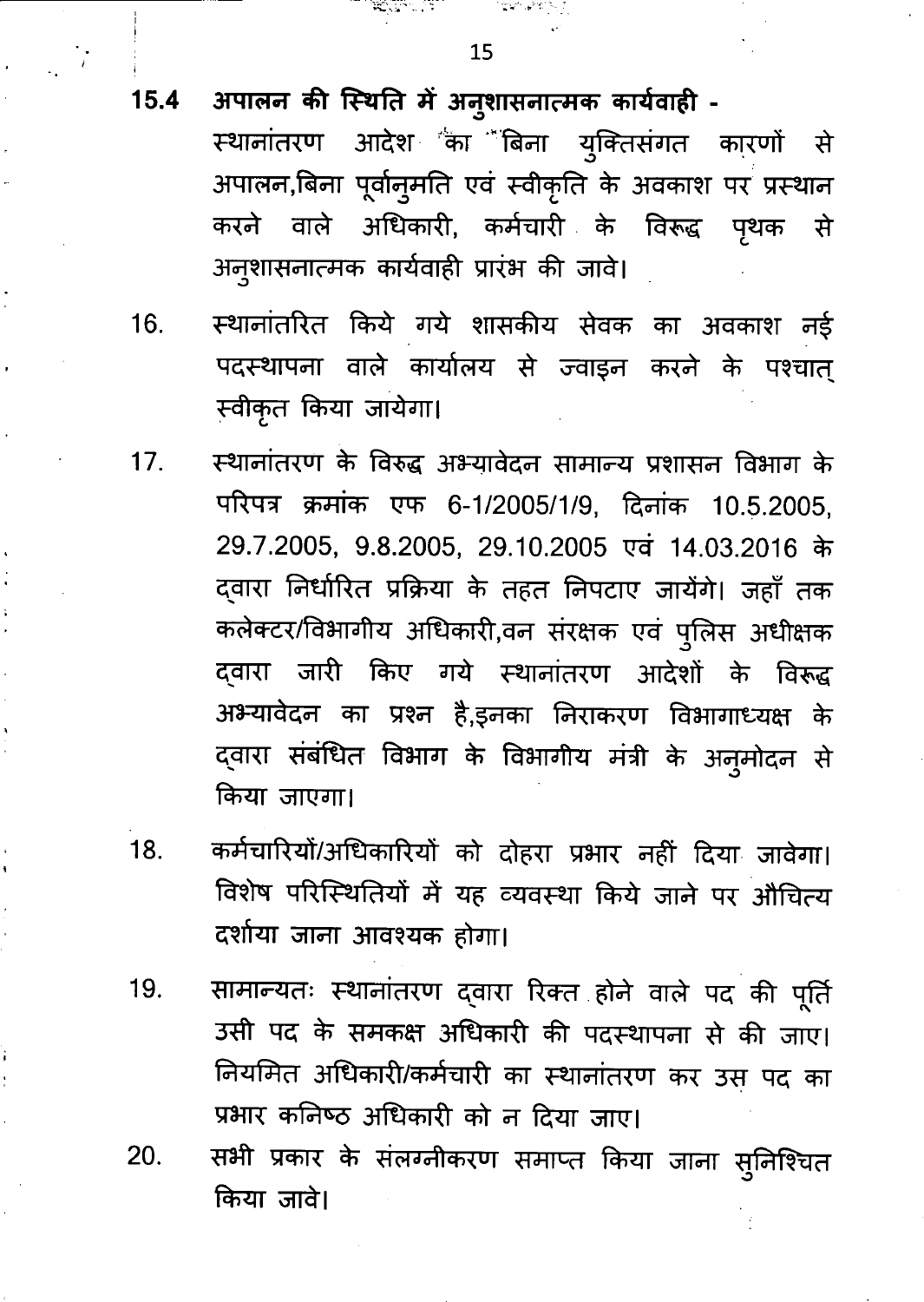विभागीय प्रमुख सचिव/विभागाध्यक्ष जारी किये गये स्थानांतरण आदेश की एक प्रति आदेश जारी होने के दिनांक को ही सामान्य प्रशासन विभाग के ई-मेल  $psgad@mp.gov.in$ पर प्रेषित करेंगे। प्रमुख सचिव/विभागाध्यक्ष इस मेल को भेजने के लिये स्वत: उत्तरदायी होंगे।

मध्यप्रदेश के राज्यपाल के नाम से तथा

आव्रैशानुसृाद,  $\frac{11}{04.06.2019}$ . (प्रेमचन्द मीना)

अपर मुख्य सचिव मध्य प्रदेश शासन सामान्य प्रशासन विभाग

 $21.$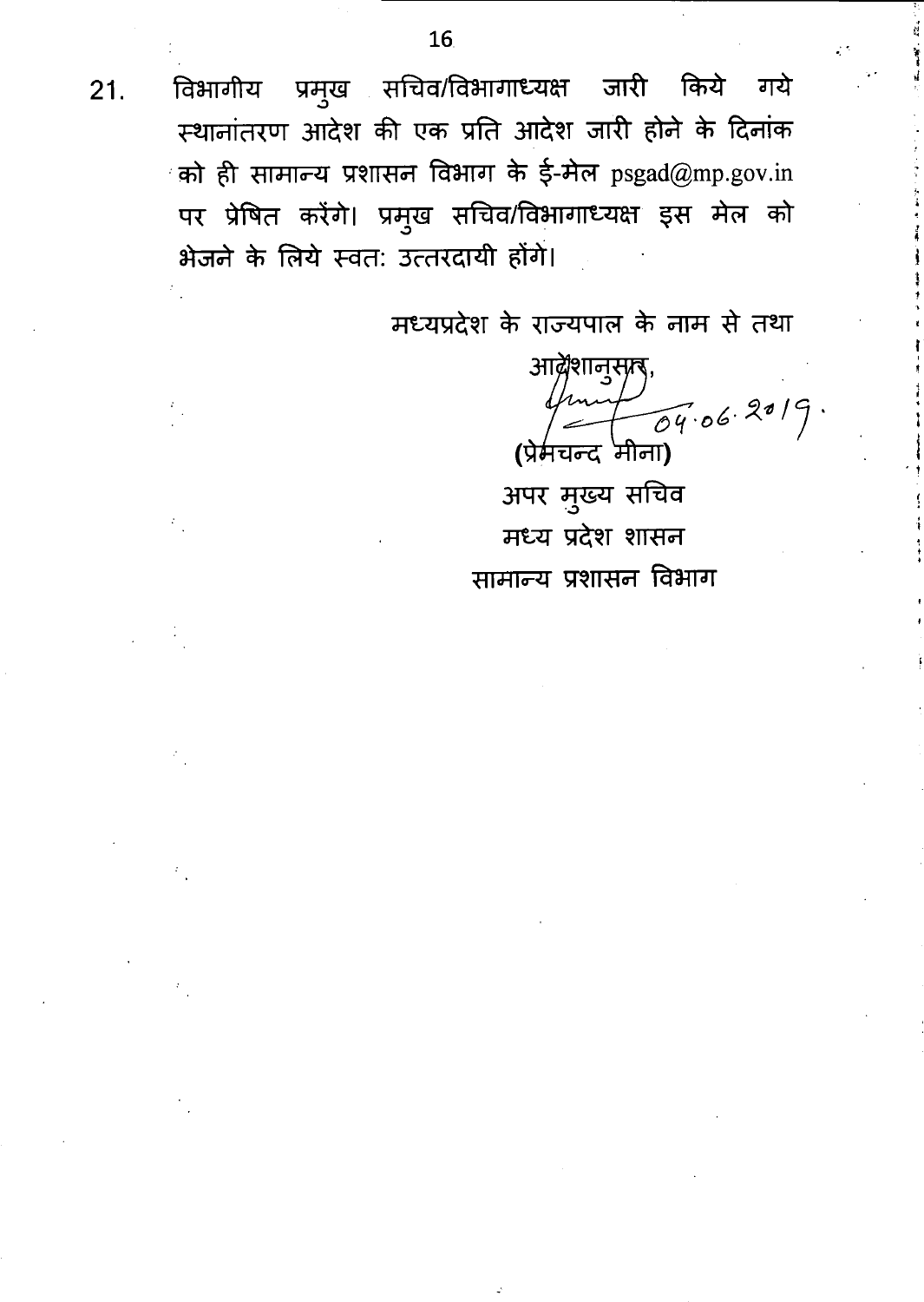# स्थानांतरण नीति वर्ष 2019-20 (बिन्दु क्र.11.24)

# <u>वर्ष 2011 की जनगणना के अनुसार प्रदेश के 900 से कम</u> <u>लिंगानुपात वाले जिलों की तालिका</u>

| क्रमांक | जिले का नाम | लिंगानुपात                 |
|---------|-------------|----------------------------|
| 1.      | मुरैना      | 839                        |
| 2.      | भिण्ड       | 838                        |
| 3.      | ग्वालियर    | 862                        |
| 4.      | शिवपुरी     | 877                        |
| 5.      | दतिया       | 875                        |
| 6.      | छतरपुर      | 884                        |
| 7.      | सागर        | 896                        |
| 8.      | विदिशा      | 897<br>$\hat{\mathcal{F}}$ |
| 9.      | रायसेन      | 899                        |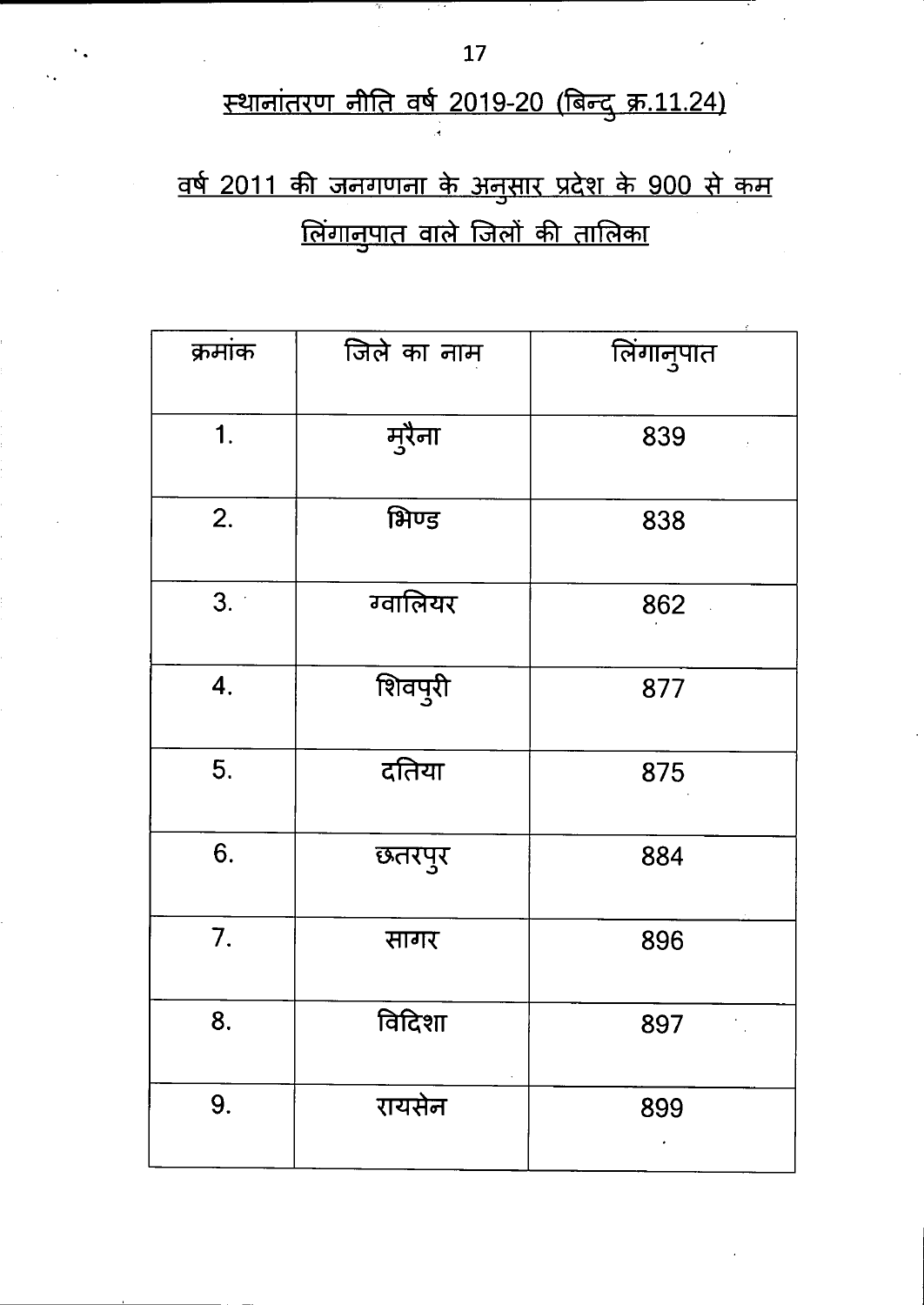पृ. क्रमांक एफ 6-1/2017/एक/9 भोपाल, दिनांक 04 जून, 2017 प्रतिलिपि,

- राज्यपाल के प्रमुख सचिव, राजभवन, भोपाल। 1.
- अध्यक्ष, राजस्व मंडल, म.प्र. ग्वालियर। 2.
- प्रमुख सचिव, म.प्र. विधानसभा सचिवालय, भोपाल। 3.
- रजिस्ट्रार जनरल, उच्च न्यायालय, म.प्र. जबलपुर। 4.
- सचिव, लोकायुक्त,म.प्र. भोपाल। 5
- सचिव, म.प्र. लोक सेवा आयोग, म.प्र. इंदौर। 6.
- विशेष सहायक/निज सचिव, मुख्यमंत्री/मंत्री/राज्यमंत्री, म.प्र. शासन। 7.
- मुख्य निर्वाचन पदाधिकारी म.प्र. भोपाल। 8.
- सचिव, राज्य निर्वाचन आयोग/राज्य सूचना आयोग, म.प्र. 9. भोपाल।
- 10. महाधिवक्ता / उपमहाधिवक्ता / अधिवक्ता, म.प्र. जबलपुर/इंदौर/ ग्वालियर।
- 11. महालेखाकार म.प्र. ग्वालियर/भोपाल।
- 12. अध्यक्ष, व्यावसायिक परीक्षा मंडल/माध्यमिक शिक्षा मंडल म.प्र. भोपाल।
- 13. प्रमुख सचिव/ सचिव, मुख्यमंत्री, मुख्यमंत्री कार्यालय, मंत्रालय, भोपाल।
- 14. प्रमुख सचिव/सचिव/उप सचिव,सामान्य प्रशासन विभाग भोपाल।
- आयुक्त, जनसंपर्क संचालनालय, म.प्र. भोपाल।  $15.$
- 16. प्रमुख सचिव (समन्वय), मुख्य सचिव कार्यालय, मंत्रालय, भोपाल।